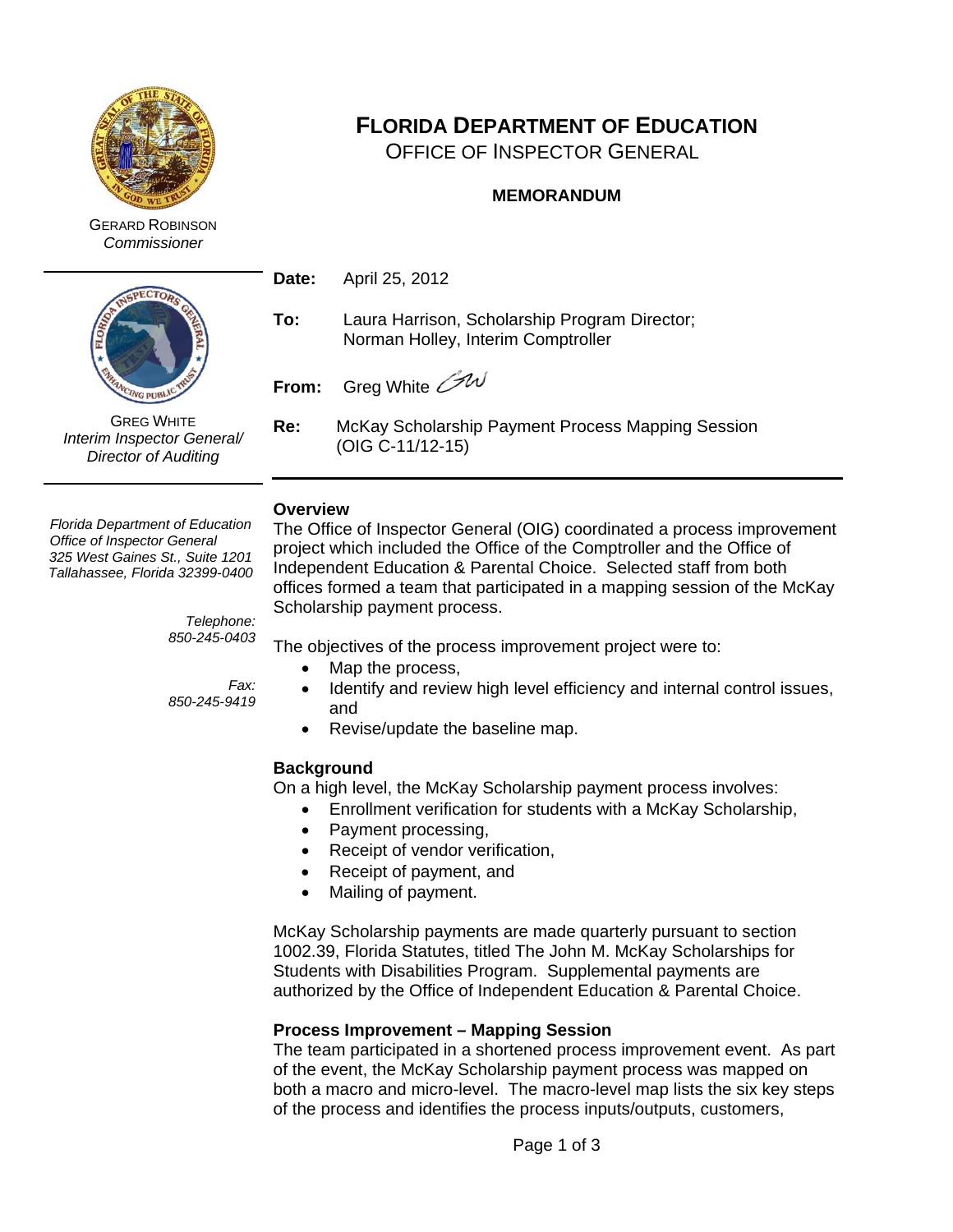and requirements.

The micro-level map is more detailed and lists every step of the process. Each step is recorded on a post-it note, with the different colors and shapes signifying decision steps, waits, and transports/handoffs.

**Image 1**- McKay Scholarship payment process micro-level process map (see Attachment A for a Visio version and Attachment B for an Excel version)



After the map was completed, the team brainstormed to determine high level issues (HLI) that affect the process. HLI's may include non-value-added work, excessive handoffs, and excessive specialization. The team identified 18 HLIs, including:

- Duplication of work by checking the posting of vouchers by both the Comptroller Accountant and Administrative Assistant Supervisor,
- Unnecessary handoff between the Comptroller Accountant and Payment Specialist to check school addresses on the School Choice website, and
- Unnecessary, non-value tasks performed by the Comptroller Administrative Assistant role.

The team made recommendations to change the process, identified long term issues for review at a later time, or dropped the issue for each HLI. The team identified solutions to address three HLIs:

- Changed the process map to reflect the Administrative Assistant Supervisor having sole responsibility to check the posting of vouchers,
- Requested School Choice website access for the Comptroller Accountant to check school addresses, and
- Eliminated the Comptroller Administrative Assistant role from the process. Those duties were assigned to other staff members.

Two long term recommendations were considered and determined that testing was needed before implementing:

• The team suggested that the Department's Office of Funding & Financial Reporting (OFFR) performs duplicative work for the McKay Scholarship payment process and could be eliminated from the process. The team and senior management agreed to consider this recommendation if OFFR's replication does not result in any payment revisions for a period of at least a year.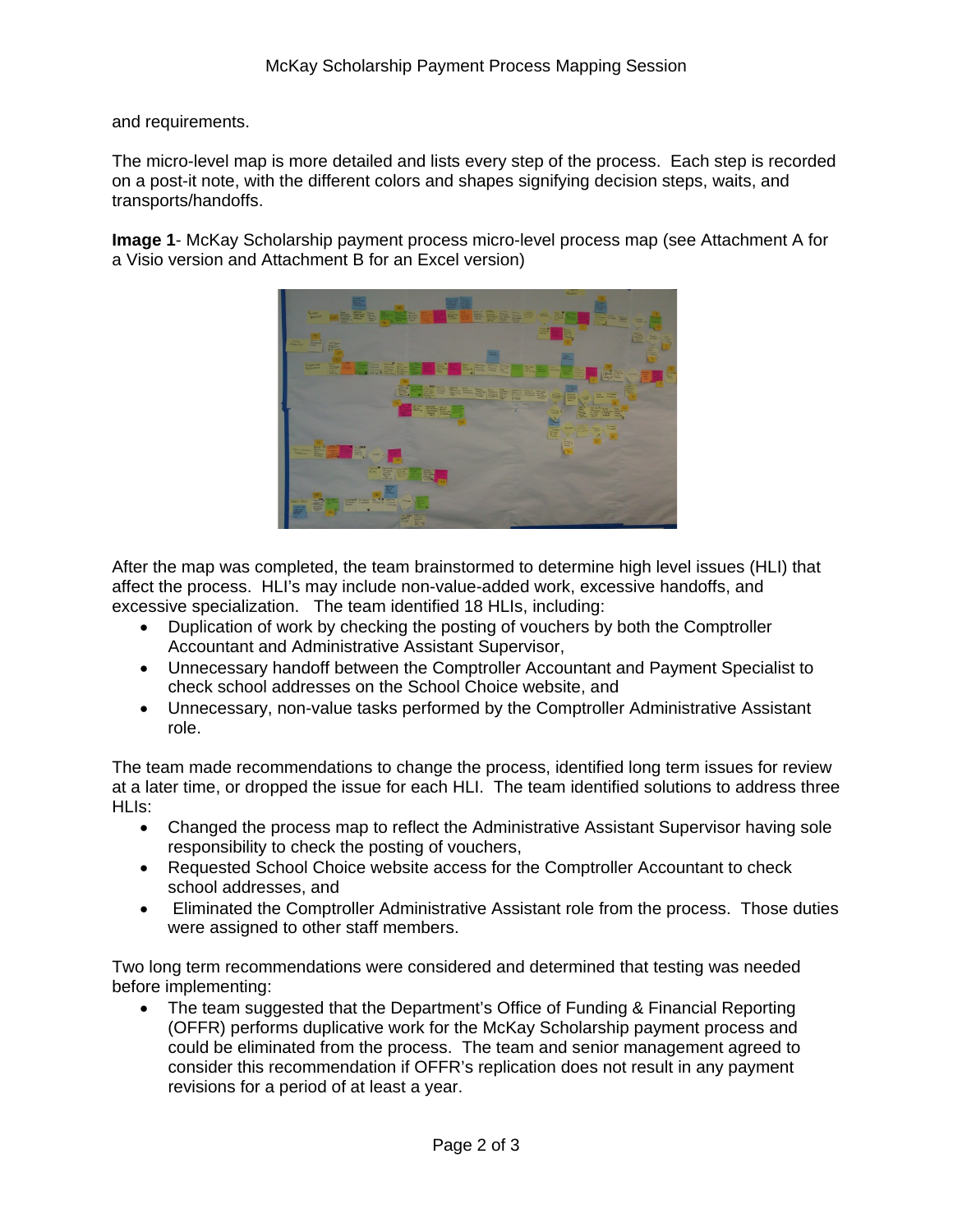• The team discussed the possibility of mailing payments using two day shipping rather than overnight shipping. A cost comparison for the February 2012 payment estimated a potential cost savings of approximately \$2,000. Shipping method changes can cause complications because the shipping method has to be determined fairly early in the process. The team decided on a trial period to determine if the 2 day shipping deadline is feasible for quarterly payments. The team agreed to implement 2 day shipping for supplemental payments.

A complete list of HLIs and dispositions is included as Attachment C.

#### **Results**

The McKay Scholarship payment process was streamlined, eliminating approximately thirty process steps, including eliminating one role from the process, two wait times and eleven transports/handoffs. There is the potential to eliminate OFFR from the process in the future, should it be determined their role is not needed.

**Image 2**- McKay Scholarship payment process steps removed



Potential costs saving solutions were recommended by the team, including the shipping method changes mentioned above. Also, the team recommended publishing a 500-1000 page quarterly report electronically rather than printing it. This could save the Department in printing costs and would reduce storage costs.

The team members received a copy of the Visio micro-level map and an Excel version, which provided a step by step guide of the McKay Scholarship payment process which may be incorporated into a desk manual to assist in training new staff.

#### **Closing Comments**

The OIG would like to thank the team for sharing their time and expertise. We would like to extend a special thank you to our facilitators from the Department of Vocational Rehabilitation, Continuous Improvement Unit and the Florida Department of Environmental Protection, Division of Law Enforcement, Continuous Improvement Section. This project was a success due to the commitment of the team and facilitators.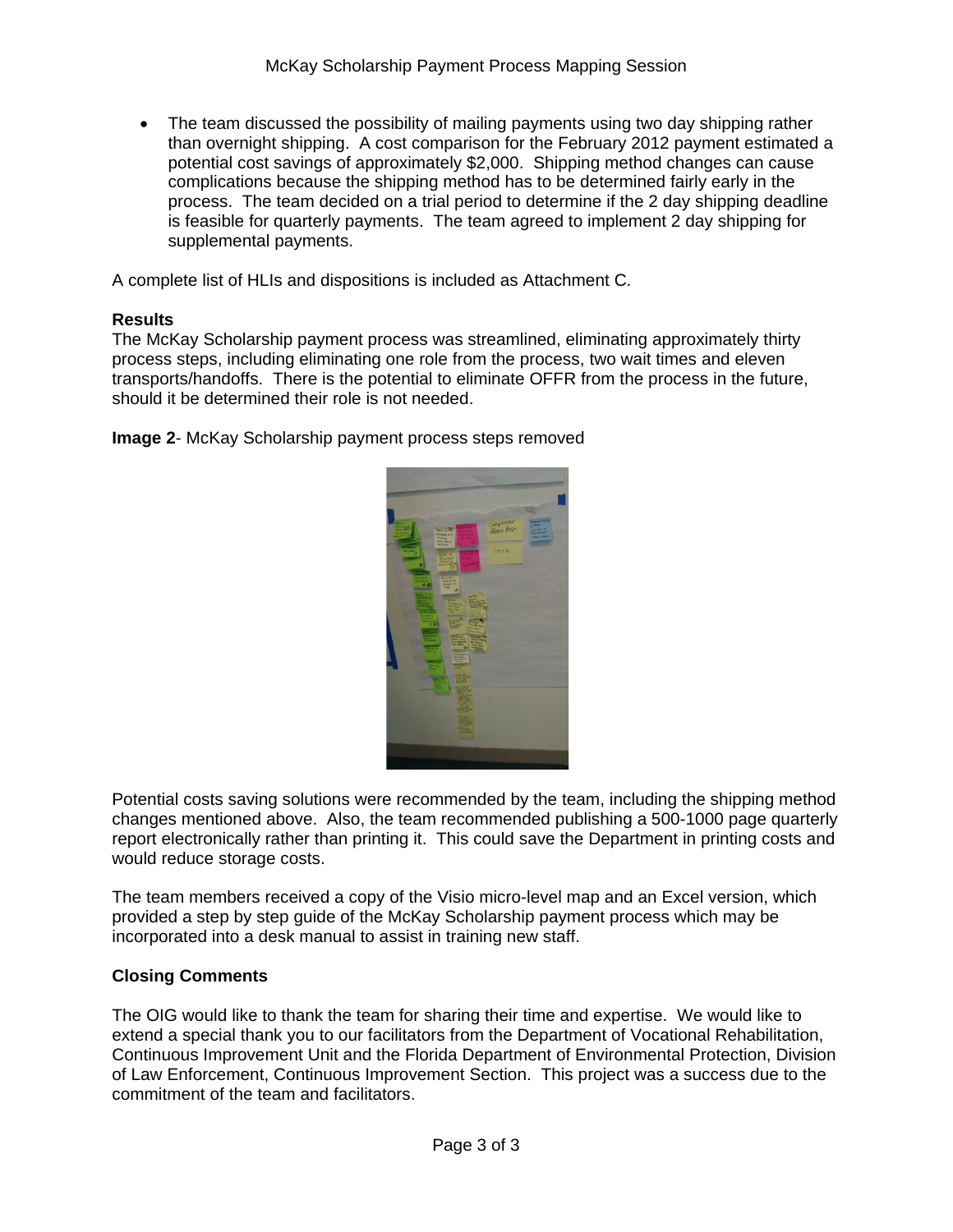



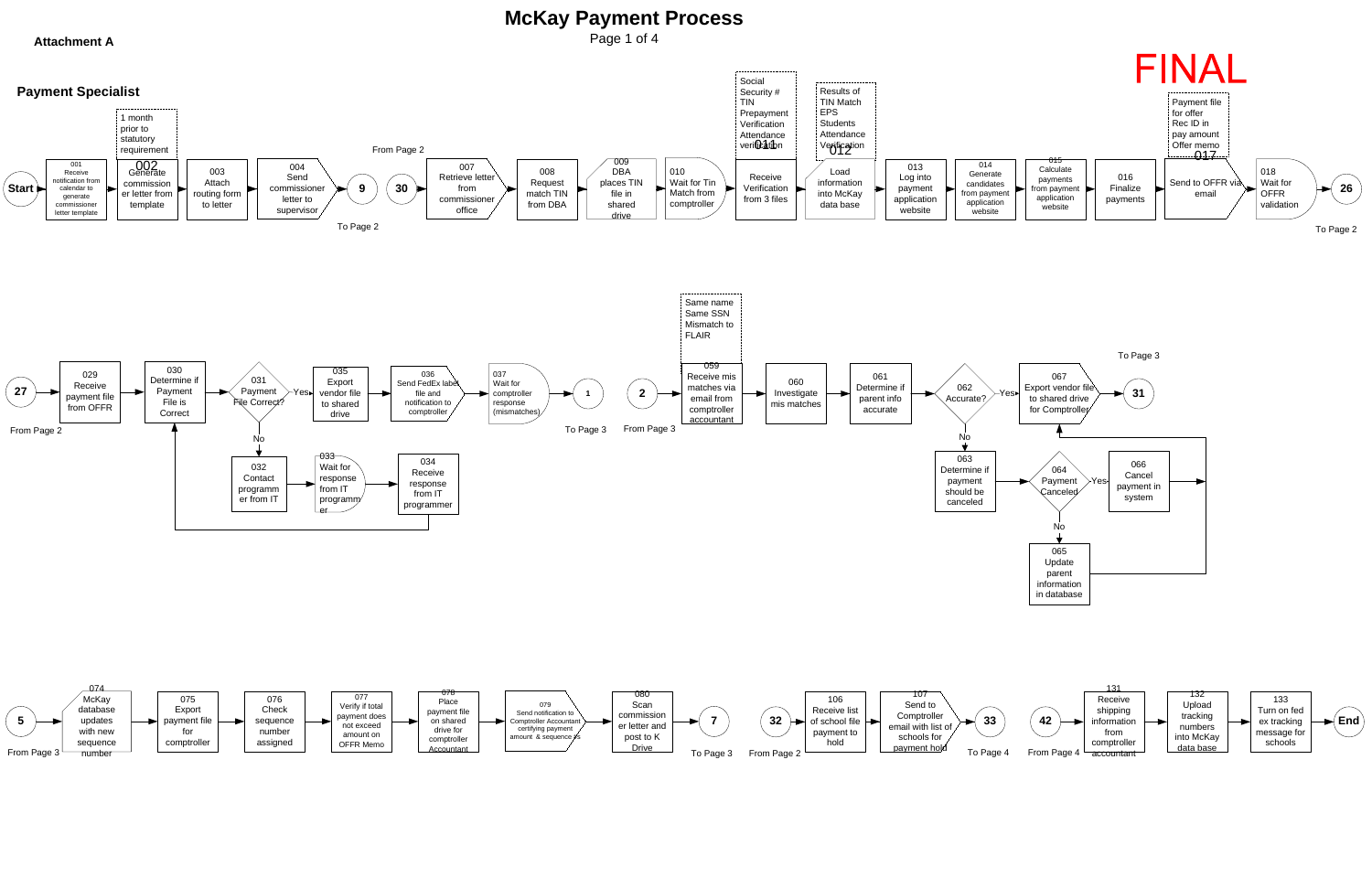# Administrative Assistant Supervisor **McKay Payment Process**

Page 2 of 4

Calls FedEx schedule pickup





#### **McKay Supervisor**  From Page 1

up envelopes from admin assistant



**41**  To Page 4



### **OFFR**

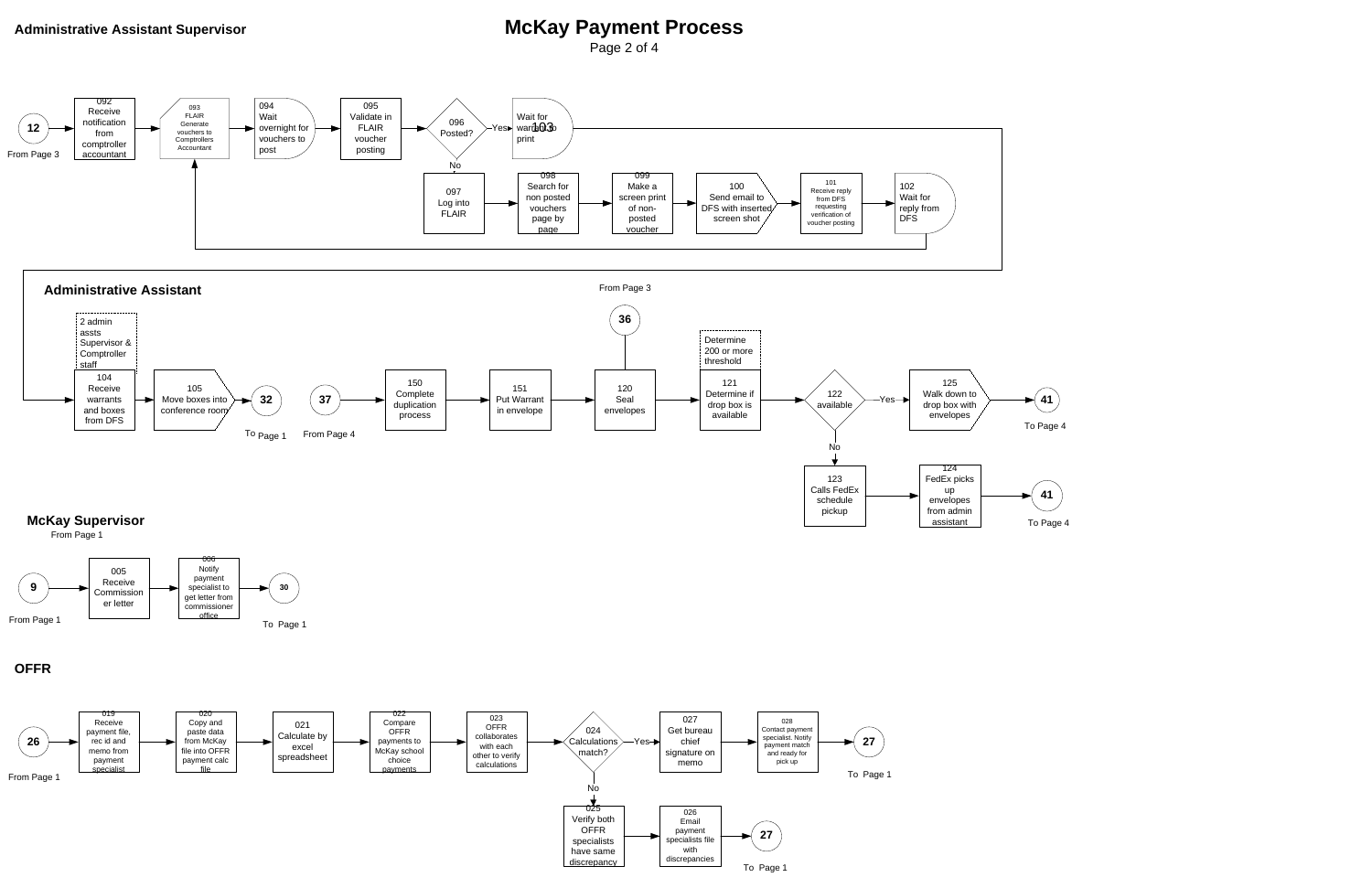



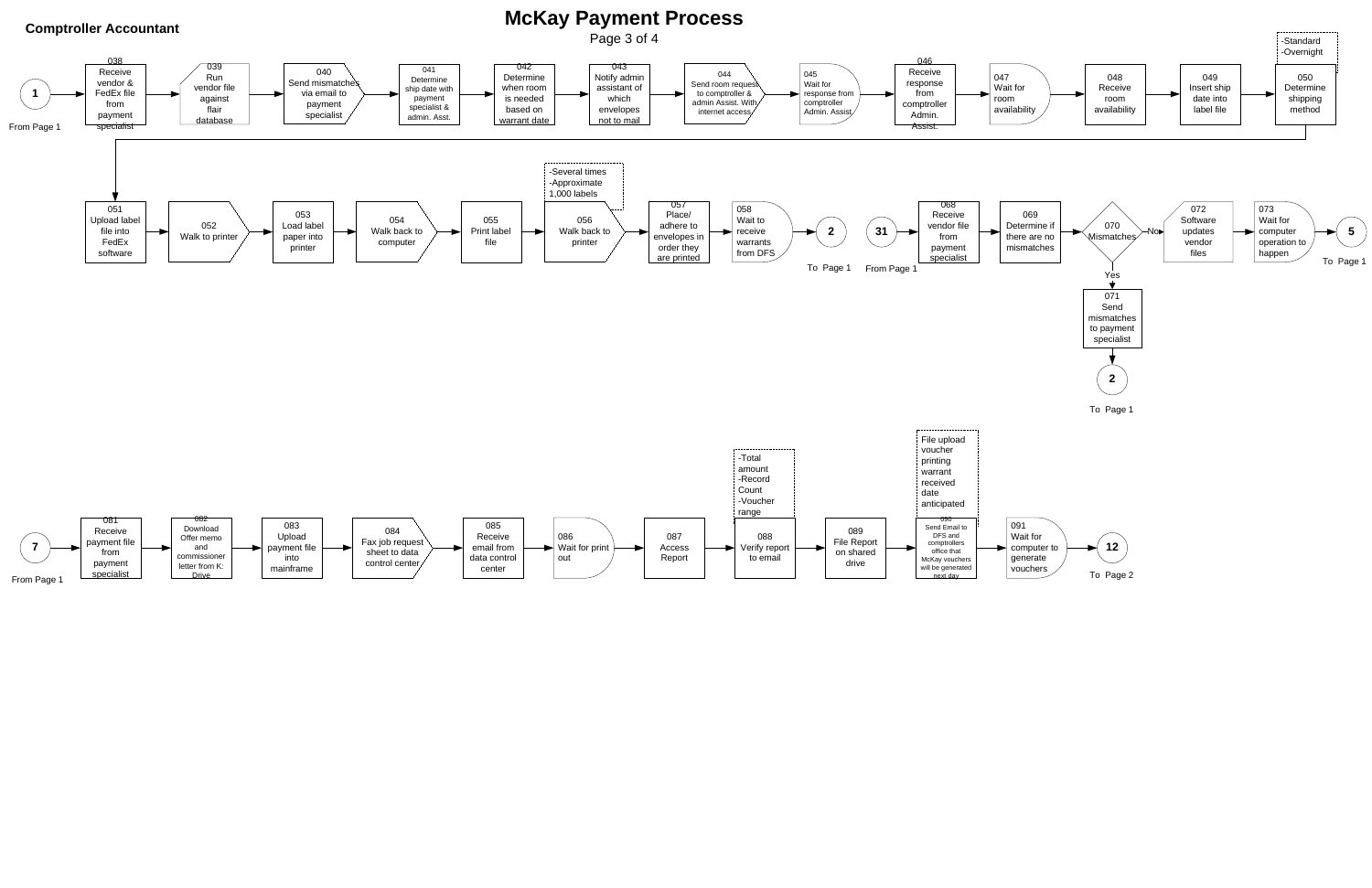# **Comptroller Accountant Cont'd Context Context Context Context Context Context Context Context Context Context Context Context Context Context Context Context Context Context Context Context Context Context Context Context**

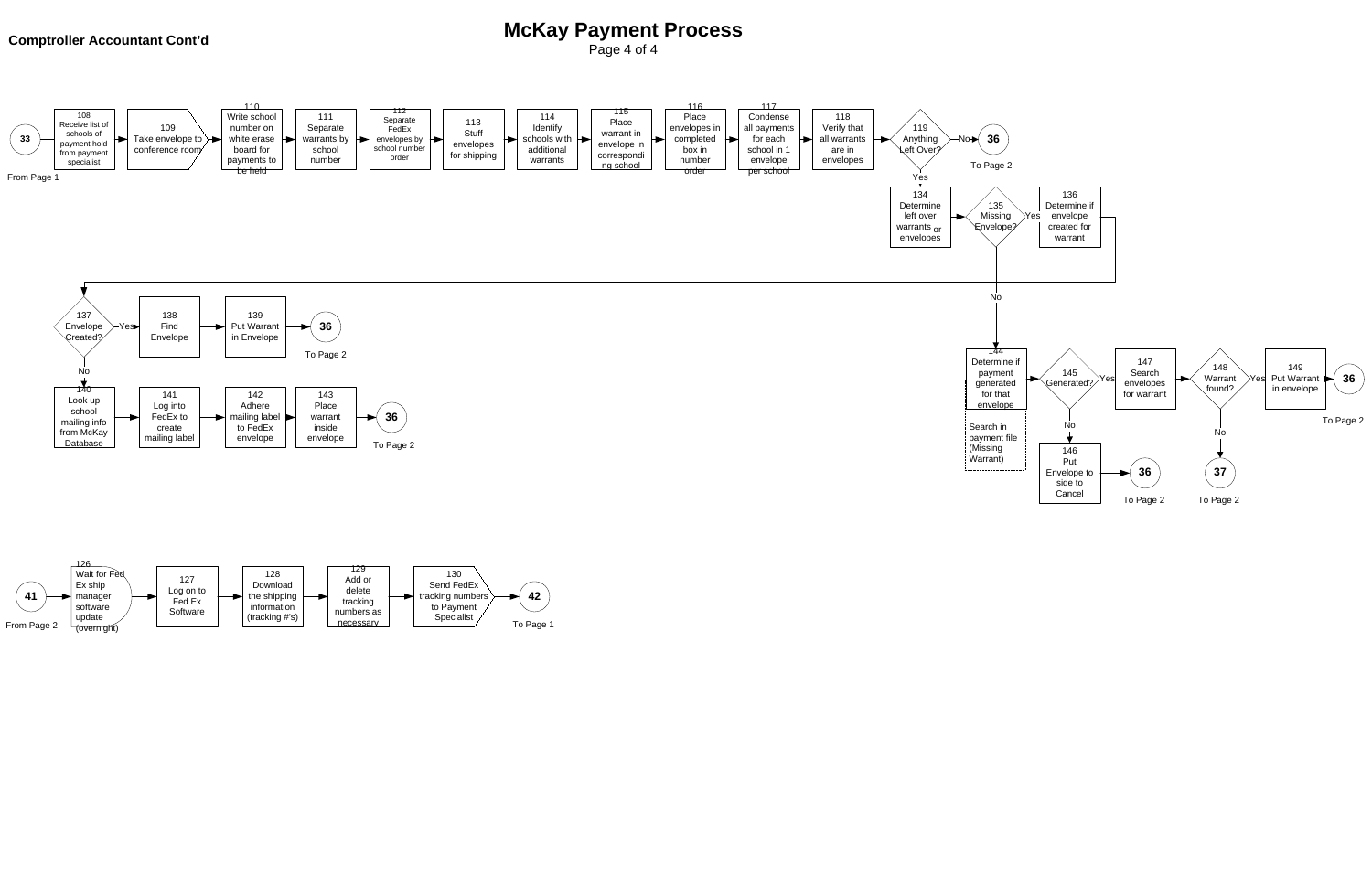| <b>Attachment B</b> |                           |                                                                        |                                                                                  |
|---------------------|---------------------------|------------------------------------------------------------------------|----------------------------------------------------------------------------------|
| <b>Steps</b>        | <b>Player</b>             | <b>Activity</b>                                                        | Information                                                                      |
|                     |                           | Receive notification from calendar to generate                         |                                                                                  |
| $\mathbf{1}$        | <b>Payment Specialist</b> | Commissioner letter template                                           |                                                                                  |
| $\overline{2}$      | <b>Payment Specialist</b> | Generate Commissioner letter from template                             | 1 month prior to statutory requirement.                                          |
| 3                   | <b>Payment Specialist</b> | Attach routing form to letter                                          |                                                                                  |
| 4                   | <b>Payment Specialist</b> | Send Commissioner letter to McKay Supervisor                           |                                                                                  |
| 5                   | <b>McKay Supervisor</b>   | Receive Commissioner letter from Payment<br>Specialist                 |                                                                                  |
| 6                   | <b>McKay Supervisor</b>   | Notify Payment Specialist to get letter from<br>Commissioner's Office  |                                                                                  |
| $\overline{7}$      | Payment Specialist        | Retrieve letter from Commissioner's Office                             |                                                                                  |
| 8                   | Payment Specialist        | Request match TIN from DBA                                             |                                                                                  |
| 9                   | Payment Specialist        | DBA places TIN file in shared drive                                    |                                                                                  |
| 10                  | <b>Payment Specialist</b> | Wait for TIN Match from Comptroller                                    |                                                                                  |
| 11                  | <b>Payment Specialist</b> | Receive verification from 3 files                                      | Social Security Number/TIN, Prepayment<br>Verification, Attendance Verification. |
| 12                  | <b>Payment Specialist</b> | Load information into McKay database                                   | Results of TIN Match, EPS Students Attendance<br>Verification.                   |
| 13                  | Payment Specialist        | Log into payment application website                                   |                                                                                  |
| 14                  | <b>Payment Specialist</b> | Generate candidates from payment application<br>website                |                                                                                  |
| 15                  | <b>Payment Specialist</b> | Calculate payments from payment application<br>website                 |                                                                                  |
| 16                  | <b>Payment Specialist</b> | Finalize payments                                                      |                                                                                  |
| 17                  | <b>Payment Specialist</b> | Send to OFFR via email                                                 | Payment file for OFFR Rec ID in pay amount OFFR<br>memo.                         |
| 18                  | <b>Payment Specialist</b> | Wait for OFFR validation                                               |                                                                                  |
| 19                  | <b>OFFR</b>               | Receive payment file Rec ID and memo from<br><b>Payment Specialist</b> |                                                                                  |
| 20                  | <b>OFFR</b>               | Copy and paste data from McKay file into OFFR<br>payment calc file     |                                                                                  |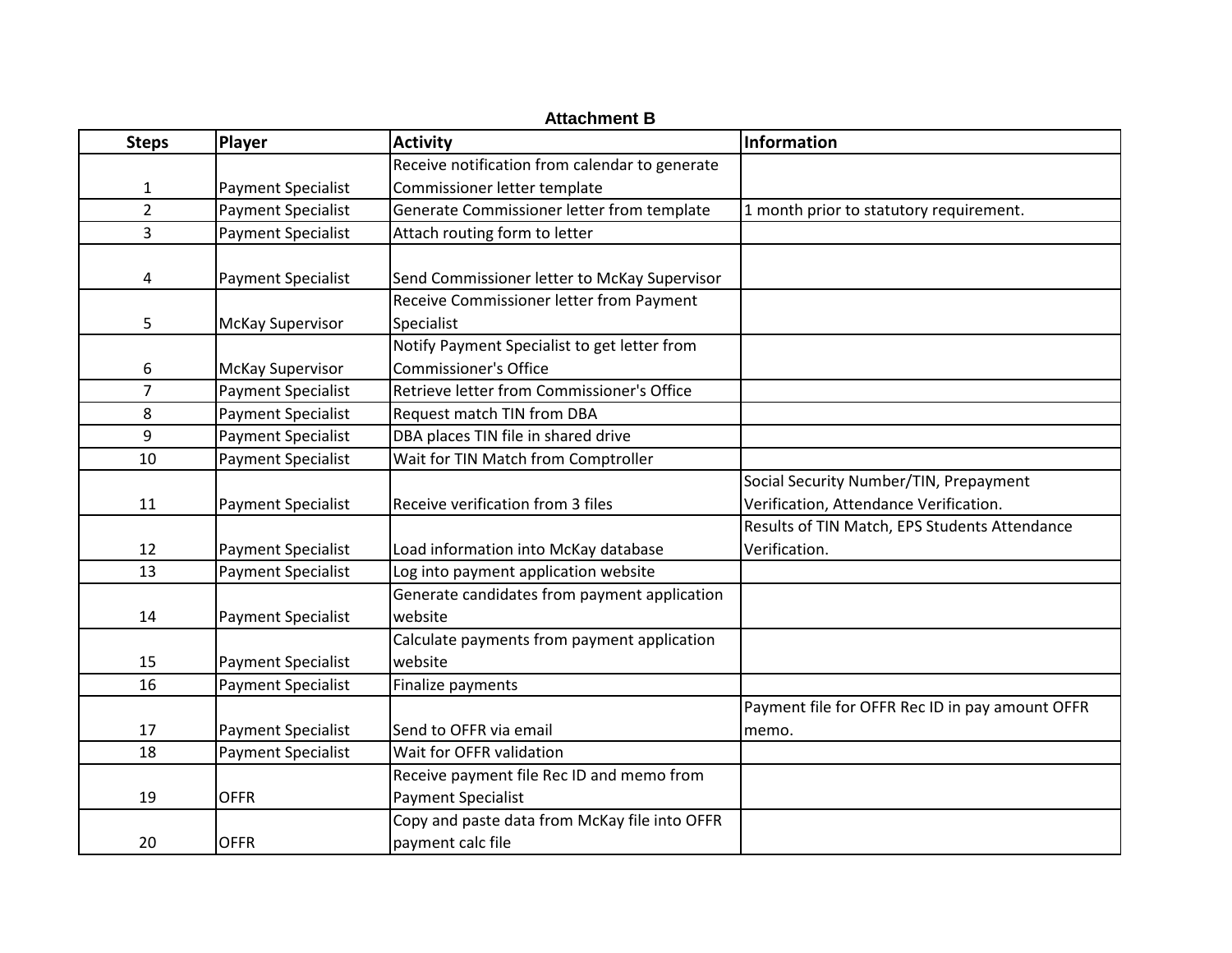| 21 | <b>OFFR</b>                       | Calculate by excel spreadsheet                                |  |
|----|-----------------------------------|---------------------------------------------------------------|--|
|    |                                   | Compare OFFR payments to McKay School                         |  |
| 22 | <b>OFFR</b>                       | Choice payments                                               |  |
|    |                                   | OFFR collaborates with each other to verify                   |  |
| 23 | <b>OFFR</b>                       | calculations                                                  |  |
|    |                                   | If calculations match skip to step 27, otherwise              |  |
| 24 | <b>OFFR</b>                       | continue with the process                                     |  |
|    |                                   | If calculations do not match, verify both OFFR                |  |
| 25 | <b>OFFR</b>                       | Specialist have same discrepancy                              |  |
|    |                                   | Email Payment Specialist file with discrepancies.             |  |
| 26 | <b>OFFR</b>                       | Skip to step 29.                                              |  |
|    |                                   | If calculations match, get Bureau Chief signature             |  |
| 27 | <b>OFFR</b>                       | on memo                                                       |  |
|    |                                   | Contact Payment Specialist. Notify payment                    |  |
| 28 | <b>OFFR</b>                       | match and ready for pick up                                   |  |
| 29 | <b>Payment Specialist</b>         | Receive payment file from OFFR                                |  |
| 30 | <b>Payment Specialist</b>         | Determine if the payment file is correct                      |  |
|    |                                   | If payment file correct, skip to step 35.                     |  |
| 31 | <b>Payment Specialist</b>         | Otherwise continue with the process                           |  |
|    |                                   | If payment file not correct, contact programmer               |  |
| 32 | <b>Payment Specialist</b>         | from IT                                                       |  |
| 33 | <b>Payment Specialist</b>         | Wait for response from IT programmer                          |  |
|    |                                   | Receive response from IT programmer and                       |  |
| 34 | <b>Payment Specialist</b>         | return to step 30.                                            |  |
|    |                                   | If the payment file is correct, export vendor file            |  |
| 35 | <b>Payment Specialist</b>         | to shared drive.                                              |  |
|    |                                   | Send FedEx label file and notification to                     |  |
| 36 | <b>Payment Specialist</b>         | Comptroller                                                   |  |
| 37 | <b>Payment Specialist</b>         | Wait for Comptroller response (mismatches)                    |  |
|    |                                   | Receive vendor & FedEx file from Payment                      |  |
| 38 | Comptroller Accountant Specialist |                                                               |  |
|    |                                   |                                                               |  |
| 39 |                                   | Comptroller Accountant Run vendor file against FLAIR database |  |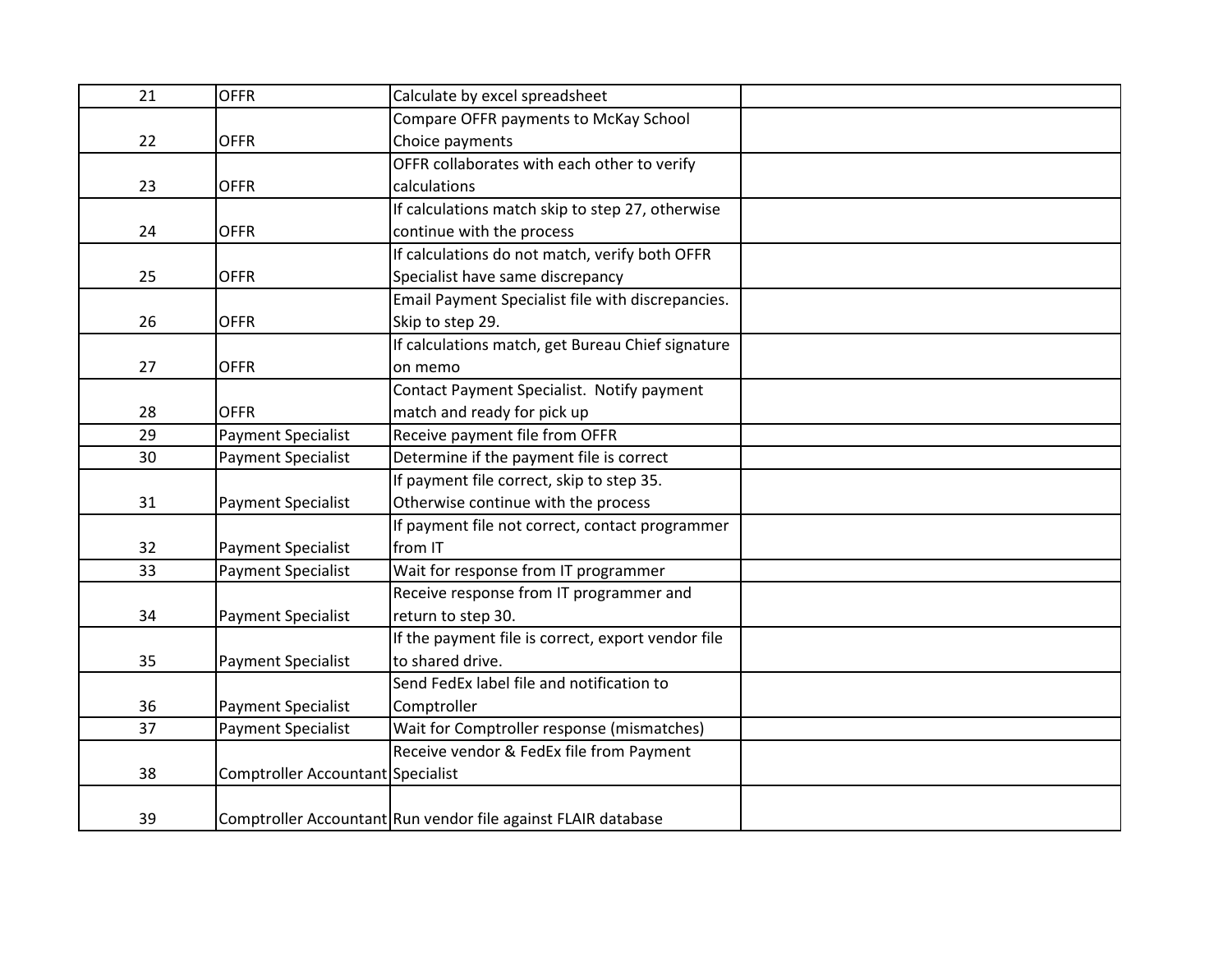| 40 |                                              | Comptroller Accountant Send mismatches via email to Payment Specialist |                      |
|----|----------------------------------------------|------------------------------------------------------------------------|----------------------|
|    |                                              | Determine ship date with Payment Specialist &                          |                      |
| 41 |                                              | Comptroller Accountant Administrative Assistant                        |                      |
|    |                                              | Determine when room is needed based on                                 |                      |
| 42 | Comptroller Accountant warrant date          |                                                                        |                      |
|    |                                              | Notify Administrative Assistant of which                               |                      |
| 43 | Comptroller Accountant envelopes not to mail |                                                                        |                      |
|    |                                              |                                                                        |                      |
|    |                                              | Send room request to Comptroller                                       |                      |
| 44 |                                              | Comptroller Accountant Administrative Assistant (with internet access) |                      |
|    |                                              | Wait for response from Comptroller                                     |                      |
| 45 |                                              | Comptroller Accountant Administrative Assistant                        |                      |
|    |                                              | Receive response from Comptroller                                      |                      |
| 46 |                                              | Comptroller Accountant Administrative Assistant                        |                      |
|    |                                              |                                                                        |                      |
| 47 |                                              | Comptroller Accountant Wait for room availability                      |                      |
|    |                                              |                                                                        |                      |
| 48 |                                              | Comptroller Accountant Receive room availability                       |                      |
|    |                                              |                                                                        |                      |
| 49 |                                              | Comptroller Accountant Insert ship date into label file                |                      |
|    |                                              |                                                                        |                      |
| 50 |                                              | Comptroller Accountant Determine shipping method                       | Standard. Overnight. |
|    |                                              |                                                                        |                      |
| 51 |                                              | Comptroller Accountant Upload label file into FedEx software           |                      |
| 52 |                                              |                                                                        |                      |
|    | Comptroller Accountant Walk to printer       |                                                                        |                      |
| 53 |                                              | Comptroller Accountant Load label paper into printer                   |                      |
|    |                                              |                                                                        |                      |
| 54 |                                              | Comptroller Accountant Walk back to computer                           |                      |
|    |                                              |                                                                        |                      |
| 55 | Comptroller Accountant Print label file      |                                                                        |                      |
|    |                                              |                                                                        |                      |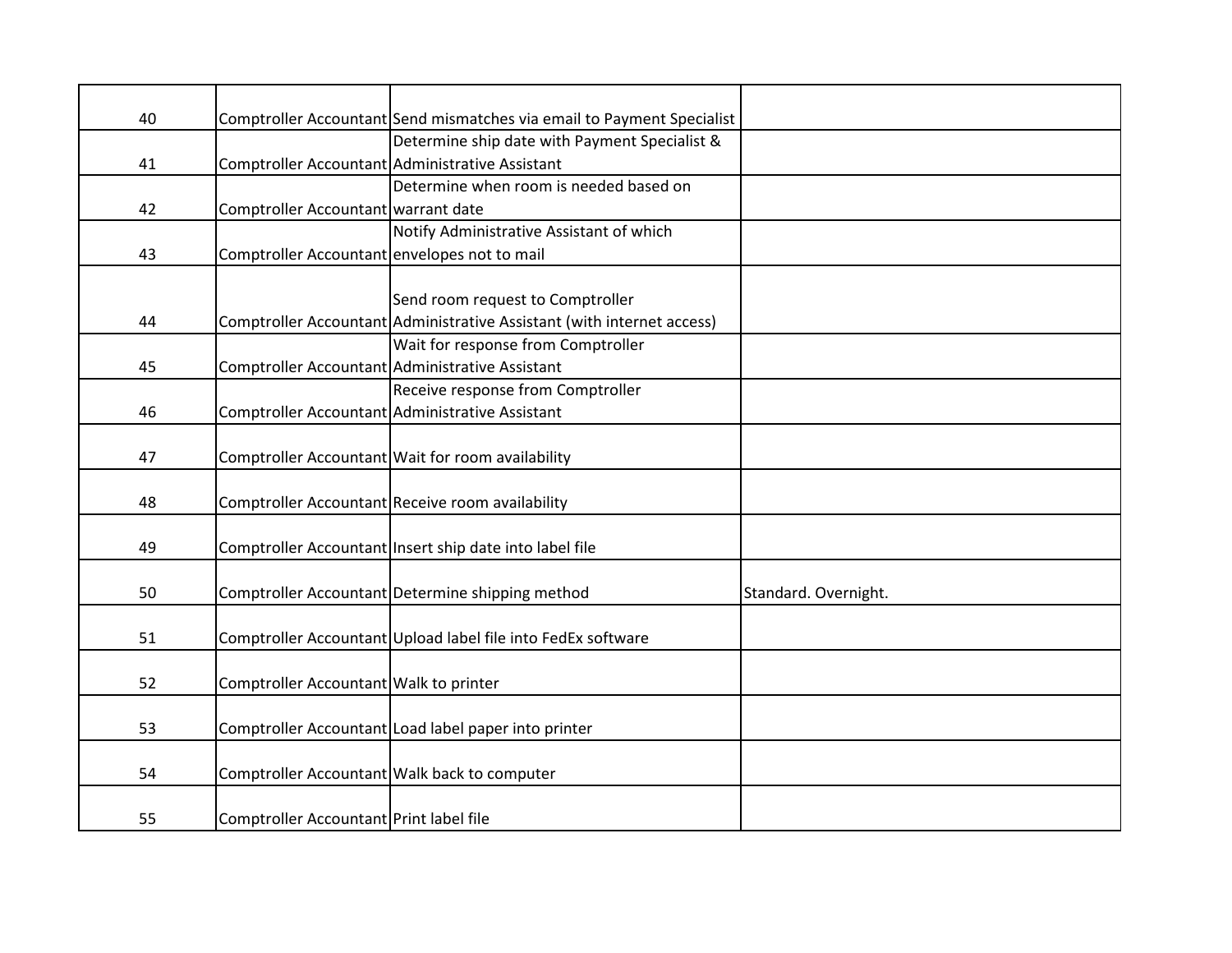| 56 | Comptroller Accountant Walk back to printer |                                                                    | Several times. Approximate 1,000 labels. |
|----|---------------------------------------------|--------------------------------------------------------------------|------------------------------------------|
|    |                                             | Place/adhere to envelopes in order they are                        |                                          |
| 57 | Comptroller Accountant printed              |                                                                    |                                          |
|    |                                             |                                                                    |                                          |
| 58 |                                             | Comptroller Accountant Wait to receive warrants from DFS           |                                          |
|    |                                             | Receive mismatches via email from Comptroller                      |                                          |
| 59 | Payment Specialist                          | Accountant                                                         | Same name, same SSN mismatch to FLAIR    |
| 60 | <b>Payment Specialist</b>                   | Investigate mismatches                                             |                                          |
| 61 | <b>Payment Specialist</b>                   | Determine if parent info accurate                                  |                                          |
|    |                                             | If accurate skip to step 67. Otherwise, continue                   |                                          |
| 62 | Payment Specialist                          | with the process                                                   |                                          |
|    |                                             | If not accurate, determine if payment should be                    |                                          |
| 63 | Payment Specialist                          | canceled                                                           |                                          |
|    |                                             |                                                                    |                                          |
|    |                                             | If the payment should be canceled skip to step                     |                                          |
| 64 | Payment Specialist                          | 66. Otherwise, continue with the process.                          |                                          |
|    |                                             |                                                                    |                                          |
|    |                                             | If the payment should not be canceled, update                      |                                          |
| 65 | <b>Payment Specialist</b>                   | parent information and skip to step 67.                            |                                          |
|    |                                             | If payment should be canceled, cancel payment                      |                                          |
| 66 | Payment Specialist                          | in system                                                          |                                          |
|    |                                             | Export vendor file to shared drive for                             |                                          |
| 67 | Payment Specialist                          | Comptroller                                                        |                                          |
|    |                                             |                                                                    |                                          |
| 68 |                                             | Comptroller Accountant Receive vendor file from Payment Specialist |                                          |
|    |                                             |                                                                    |                                          |
| 69 |                                             | Comptroller Accountant Determine if there are no mismatches        |                                          |
|    |                                             | If there are no mismatches skip to step 72.                        |                                          |
| 70 |                                             | Comptroller Accountant Otherwise, continue with the process.       |                                          |
|    |                                             | If there are mismatches, send mismatches to                        |                                          |
| 71 |                                             | Comptroller Accountant Payment Specialist and return to step 59.   |                                          |
|    |                                             | If there are no mismatches, software updates                       |                                          |
| 72 | Comptroller Accountant vendor files         |                                                                    |                                          |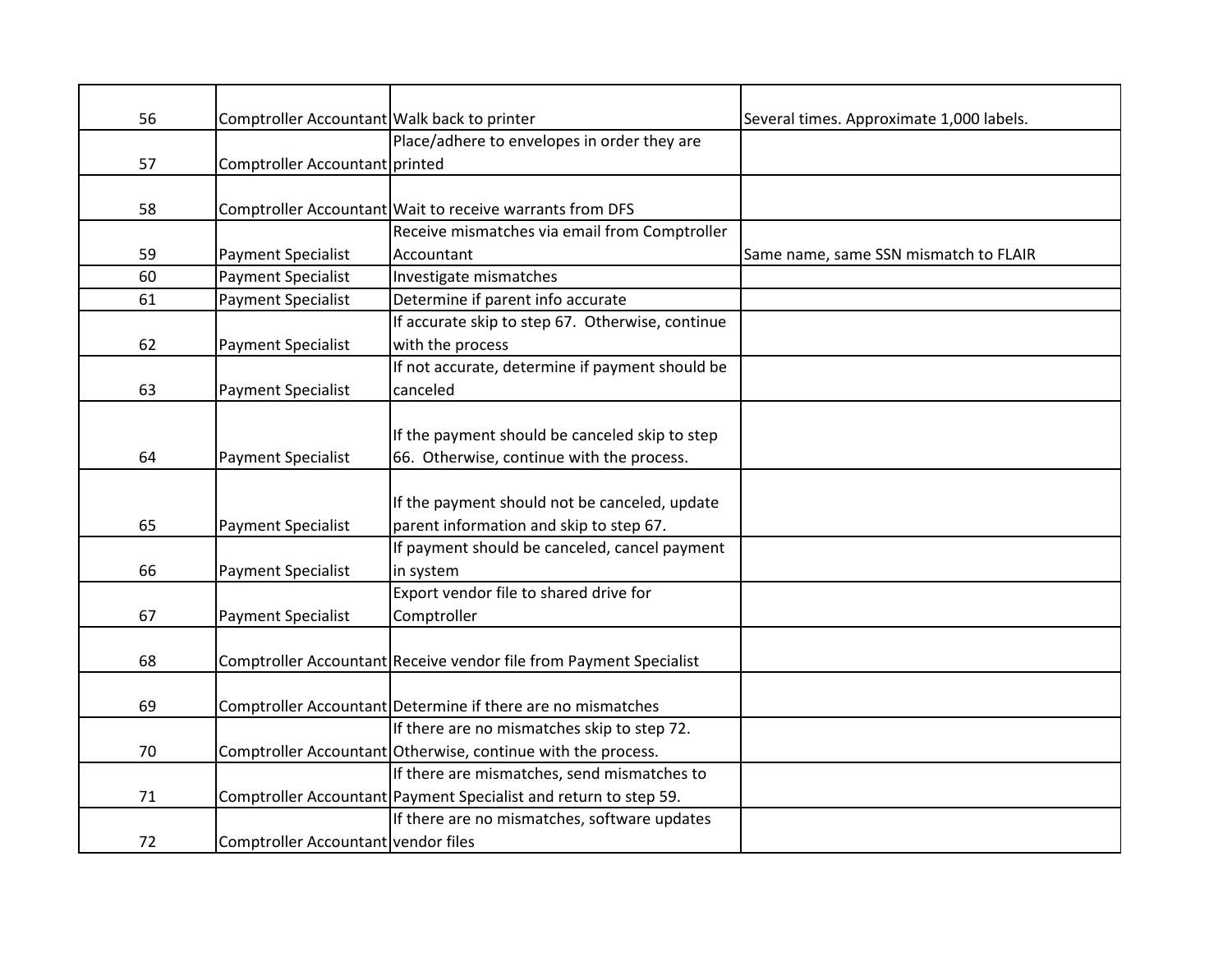| 73 |                                               | Comptroller Accountant Wait for computer operation to happen        |                                            |
|----|-----------------------------------------------|---------------------------------------------------------------------|--------------------------------------------|
|    |                                               | McKay database updates with new sequence                            |                                            |
| 74 | <b>Payment Specialist</b>                     | number                                                              |                                            |
| 75 | <b>Payment Specialist</b>                     | Export payment file for Comptroller                                 |                                            |
| 76 | <b>Payment Specialist</b>                     | Check sequence number assigned                                      |                                            |
|    |                                               | Verify if total payment does not exceed amount                      |                                            |
| 77 | <b>Payment Specialist</b>                     | on OFFR memo                                                        |                                            |
|    |                                               | Place payment file on shared drive for                              |                                            |
| 78 | <b>Payment Specialist</b>                     | <b>Comptroller Accountant</b>                                       |                                            |
|    |                                               |                                                                     |                                            |
|    |                                               | Send notification to Comptroller Accountant                         |                                            |
| 79 | <b>Payment Specialist</b>                     | certifying payment amount & sequence numbers                        |                                            |
| 80 | <b>Payment Specialist</b>                     | Scan Commissioner letter and post to K drive                        |                                            |
|    |                                               |                                                                     |                                            |
| 81 |                                               | Comptroller Accountant Receive payment file from Payment Specialist |                                            |
|    |                                               | Download OFFR memo and Commissioner letter                          |                                            |
| 82 | Comptroller Accountant from K drive           |                                                                     |                                            |
|    |                                               |                                                                     |                                            |
| 83 |                                               | Comptroller Accountant Upload payment file into mainframe           |                                            |
|    |                                               |                                                                     |                                            |
| 84 |                                               | Comptroller Accountant Fax job request sheet to data control center |                                            |
|    |                                               |                                                                     |                                            |
| 85 |                                               | Comptroller Accountant Receive email from data control center       |                                            |
|    |                                               |                                                                     |                                            |
| 86 | Comptroller Accountant Wait for print out     |                                                                     |                                            |
|    |                                               |                                                                     |                                            |
| 87 | Comptroller Accountant Access report          |                                                                     |                                            |
|    |                                               |                                                                     |                                            |
| 88 | Comptroller Accountant Verify report to email |                                                                     | Total amount. Record count. Voucher range. |
|    |                                               |                                                                     |                                            |
| 89 |                                               | Comptroller Accountant File report on shared drive                  |                                            |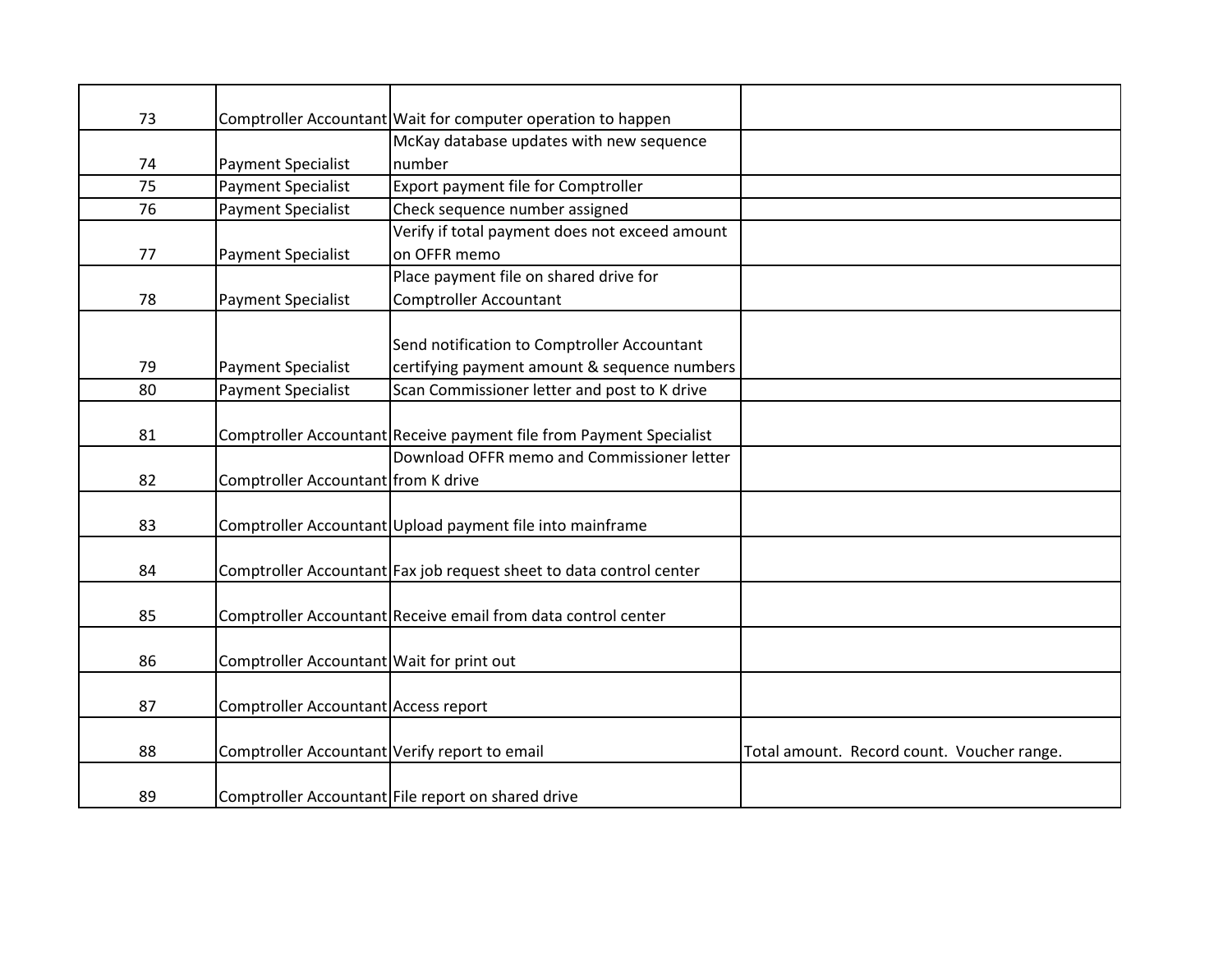|     |                             | Send email to DFS and Comptroller's Office that                  | File upload voucher printing warrant received date |
|-----|-----------------------------|------------------------------------------------------------------|----------------------------------------------------|
| 90  |                             | Comptroller Accountant McKay vouchers will be generated next day | anticipated                                        |
|     |                             |                                                                  |                                                    |
| 91  |                             | Comptroller Accountant   Wait for computer to generate vouchers  |                                                    |
|     | Administrative              | Receive notification from Comptroller                            |                                                    |
| 92  | <b>Assistant Supervisor</b> | Accountant                                                       |                                                    |
|     | Administrative              | FLAIR generate vouchers to Comptroller                           |                                                    |
| 93  | <b>Assistant Supervisor</b> | Accountant                                                       |                                                    |
|     | Administrative              |                                                                  |                                                    |
| 94  | <b>Assistant Supervisor</b> | Wait overnight for vouchers to post                              |                                                    |
|     | Administrative              |                                                                  |                                                    |
| 95  | <b>Assistant Supervisor</b> | Validate in FLAIR voucher posting                                |                                                    |
|     | Administrative              | If posted, skip to step 103. Otherwise continue                  |                                                    |
| 96  | <b>Assistant Supervisor</b> | with the process                                                 |                                                    |
|     | Administrative              |                                                                  |                                                    |
| 97  | <b>Assistant Supervisor</b> | If not posted, log into FLAIR                                    |                                                    |
|     | Administrative              |                                                                  |                                                    |
| 98  | <b>Assistant Supervisor</b> | Search for non-posted vouchers page by page                      |                                                    |
|     | Administrative              |                                                                  |                                                    |
| 99  | <b>Assistant Supervisor</b> | Make a screen print of non-posted voucher                        |                                                    |
|     | Administrative              |                                                                  |                                                    |
| 100 | <b>Assistant Supervisor</b> | Send email to DFS with inserted screen shot                      |                                                    |
|     | Administrative              | Receive reply from DFS requesting verification of                |                                                    |
| 101 | <b>Assistant Supervisor</b> | voucher posting                                                  |                                                    |
|     | Administrative              |                                                                  |                                                    |
| 102 | <b>Assistant Supervisor</b> | Wait for reply from DFS and return to step 93.                   |                                                    |
|     | Administrative              |                                                                  |                                                    |
| 103 | <b>Assistant Supervisor</b> | If posted, wait for warrant to print                             |                                                    |
|     | Administrative              |                                                                  |                                                    |
|     | Assistant (2 admin          |                                                                  |                                                    |
|     | assts, supervisor, &        |                                                                  |                                                    |
| 104 | comptroller staff)          | Receive warrants and boxed from DFS                              |                                                    |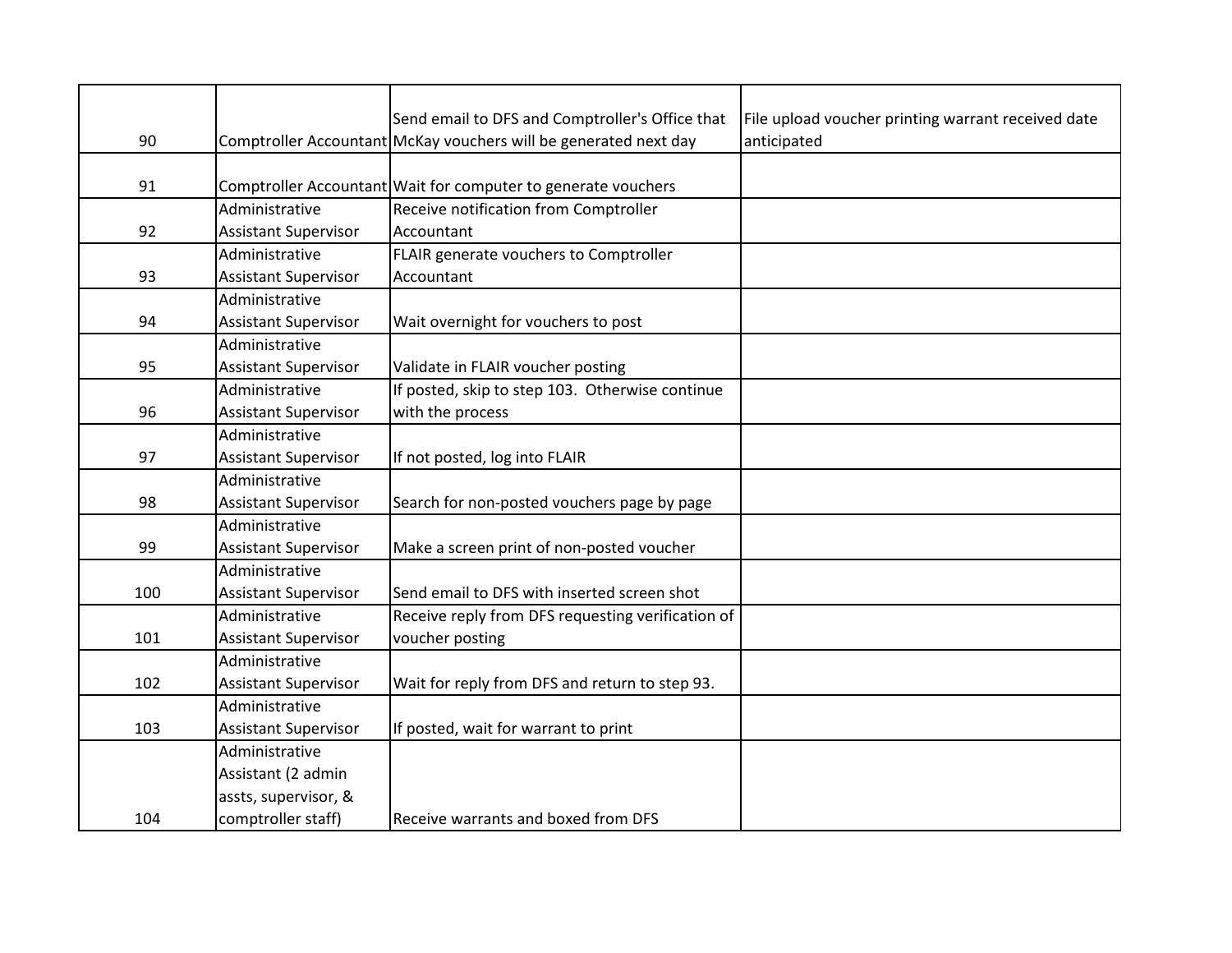|     | Administrative                             |                                                                  |  |
|-----|--------------------------------------------|------------------------------------------------------------------|--|
|     | Assistant (2 admin                         |                                                                  |  |
|     | assts, supervisor, &                       |                                                                  |  |
| 105 | comptroller staff)                         | Move boxes into conference room                                  |  |
| 106 | <b>Payment Specialist</b>                  | Receive list of school file payment to hold                      |  |
|     |                                            | Send to Comptroller email with list of schools for               |  |
| 107 | <b>Payment Specialist</b>                  | payment hold                                                     |  |
|     |                                            | Receive list of schools of payment hold from                     |  |
| 108 | Comptroller Accountant Payment Specialist  |                                                                  |  |
|     |                                            |                                                                  |  |
| 109 |                                            | Comptroller Accountant Take envelope to conference room          |  |
|     |                                            | Write school number on white erase board for                     |  |
| 110 | Comptroller Accountant payments to be held |                                                                  |  |
|     |                                            |                                                                  |  |
| 111 |                                            | Comptroller Accountant Separate warrants by school number        |  |
|     |                                            | Separate FedEx envelopes by school number                        |  |
| 112 | Comptroller Accountant order               |                                                                  |  |
|     |                                            |                                                                  |  |
| 113 |                                            | Comptroller Accountant Stuff envelopes for shipping              |  |
|     |                                            |                                                                  |  |
| 114 |                                            | Comptroller Accountant Identify schools with additional warrants |  |
|     |                                            | Place warrant in envelope in corresponding                       |  |
| 115 | Comptroller Accountant school              |                                                                  |  |
|     |                                            | Place envelopes in completed box in number                       |  |
| 116 | Comptroller Accountant order               |                                                                  |  |
|     |                                            | Condense all payments for each school in 1                       |  |
| 117 | Comptroller Accountant envelope per school |                                                                  |  |
|     |                                            |                                                                  |  |
| 118 |                                            | Comptroller Accountant Verify that all warrants are in envelopes |  |
|     |                                            | If anything left over, skip to step 134. Otherwise               |  |
| 119 |                                            | Comptroller Accountant continue with the process                 |  |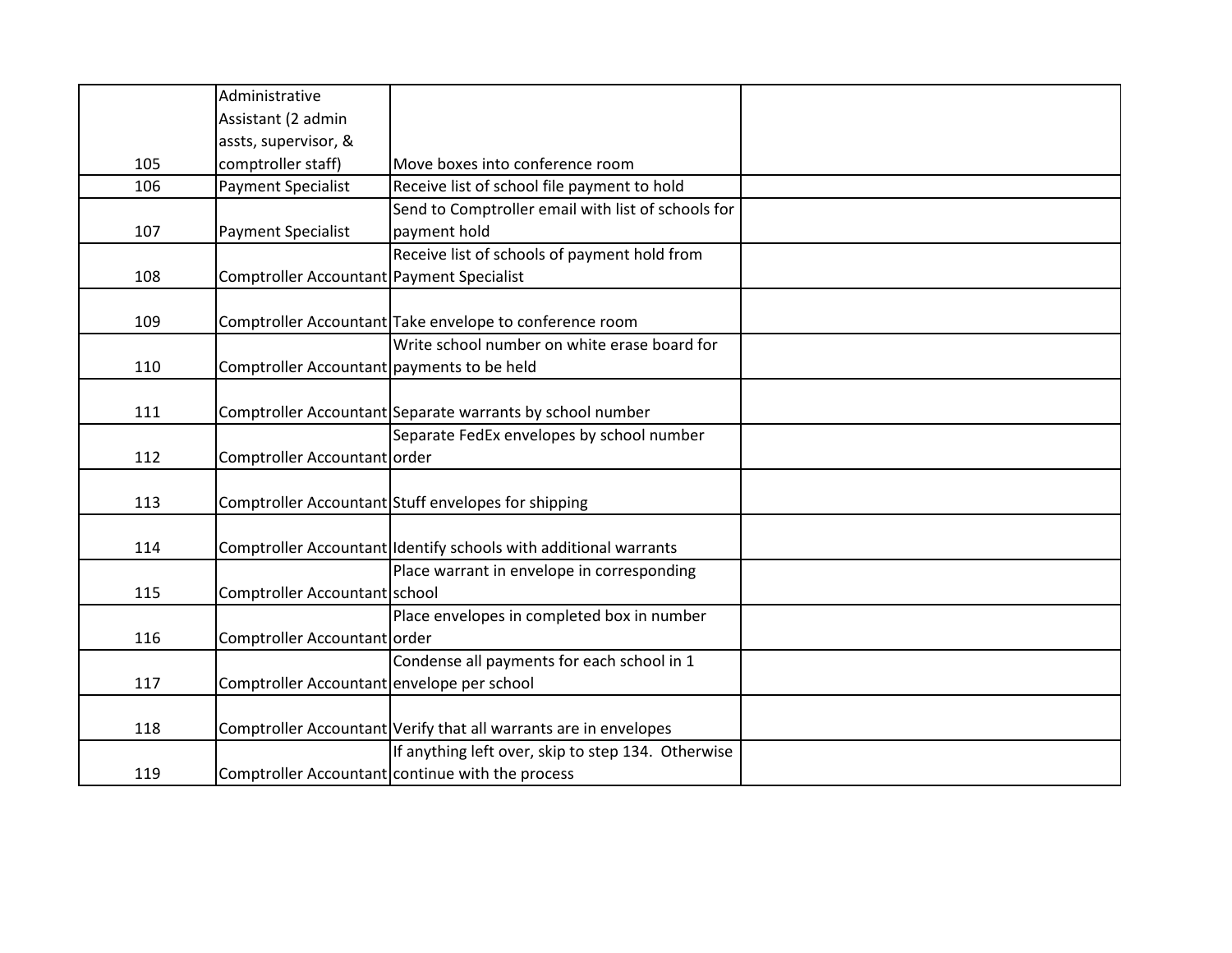|     | Administrative                     |                                                                    |                                 |
|-----|------------------------------------|--------------------------------------------------------------------|---------------------------------|
|     | Assistant (2 admin                 |                                                                    |                                 |
|     | assts, supervisor, &               |                                                                    |                                 |
| 120 | comptroller staff)                 | Seal envelopes                                                     |                                 |
|     | Administrative                     |                                                                    |                                 |
|     | Assistant (2 admin                 |                                                                    |                                 |
|     | assts, supervisor, &               |                                                                    |                                 |
| 121 | comptroller staff)                 | Determine if drop box is available                                 | Determine 200 or more threshold |
|     | Administrative                     |                                                                    |                                 |
|     | Assistant (2 admin                 |                                                                    |                                 |
|     | assts, supervisor, &               | If available, skip to step 125. Otherwise,                         |                                 |
| 122 | comptroller staff)                 | continue with the process                                          |                                 |
|     | Administrative                     |                                                                    |                                 |
|     | Assistant (2 admin                 |                                                                    |                                 |
|     | assts, supervisor, &               | If drop box is not available, call FedEx schedule                  |                                 |
| 123 | comptroller staff)                 | pick up                                                            |                                 |
|     | Administrative                     |                                                                    |                                 |
|     | Assistant (2 admin                 |                                                                    |                                 |
|     | assts, supervisor, &               | FedEx picks up envelopes from Administrative                       |                                 |
| 124 | comptroller staff)                 | Assistant. Skip to step 126.                                       |                                 |
|     | Administrative                     |                                                                    |                                 |
|     | Assistant (2 admin                 |                                                                    |                                 |
|     | assts, supervisor, &               | If drop box available, walk down to drop box                       |                                 |
| 125 | comptroller staff)                 | with envelopes                                                     |                                 |
|     |                                    | Wait for FedEx ship manager software update                        |                                 |
| 126 | Comptroller Accountant (overnight) |                                                                    |                                 |
|     |                                    |                                                                    |                                 |
| 127 |                                    | Comptroller Accountant Log on to FedEx software                    |                                 |
|     |                                    | Download the shipping information (tracking                        |                                 |
| 128 | Comptroller Accountant numbers)    |                                                                    |                                 |
|     |                                    |                                                                    |                                 |
| 129 |                                    | Comptroller Accountant Add or delete tracking numbers as necessary |                                 |
|     |                                    | Send FedEx tracking numbers to Payment                             |                                 |
| 130 | Comptroller Accountant Specialist  |                                                                    |                                 |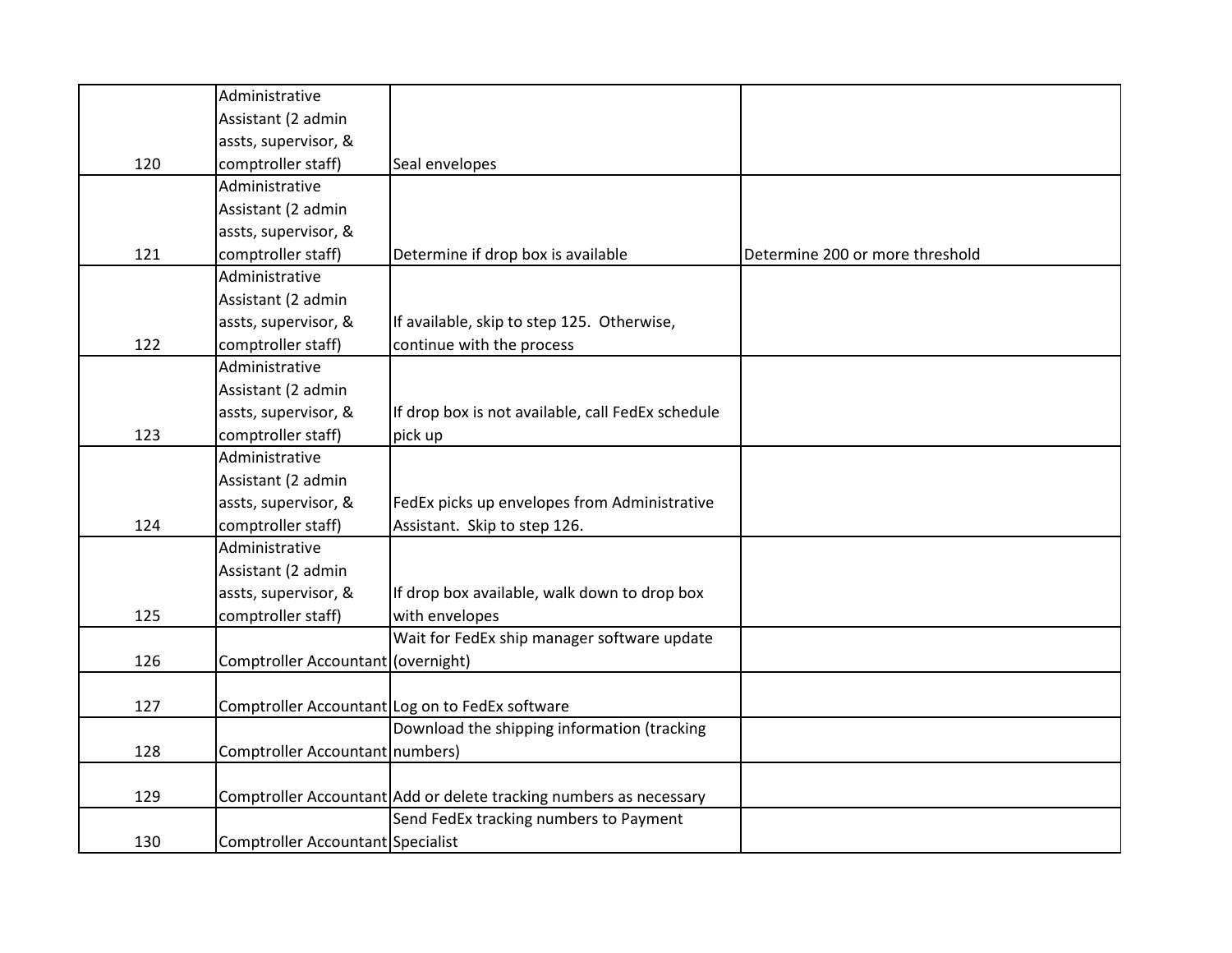|     |                                            | Receive shipping information from Comptroller                            |                                          |
|-----|--------------------------------------------|--------------------------------------------------------------------------|------------------------------------------|
| 131 | Payment Specialist                         | Accountant                                                               |                                          |
|     |                                            |                                                                          |                                          |
| 132 | Payment Specialist                         | Upload tracking numbers into McKay database                              |                                          |
|     |                                            | Turn on FedEx tracking message for schools. The                          |                                          |
| 133 | <b>Payment Specialist</b>                  | process ends                                                             |                                          |
|     |                                            | (from step 119) If anything left over, determine if                      |                                          |
| 134 |                                            | Comptroller Accountant left over warrants or envelopes                   |                                          |
|     |                                            | If not a missing envelope, skip to step 144.                             |                                          |
| 135 |                                            | Comptroller Accountant Otherwise, continue with the process              |                                          |
|     |                                            | If a missing envelope, determine if envelope                             |                                          |
| 136 | Comptroller Accountant created for warrant |                                                                          |                                          |
|     |                                            | If envelope not created skip to step 140.                                |                                          |
| 137 |                                            | Comptroller Accountant Otherwise continue with the process               |                                          |
|     |                                            |                                                                          |                                          |
| 138 |                                            | Comptroller Accountant If envelope created, find envelope                |                                          |
|     |                                            |                                                                          |                                          |
| 139 |                                            | Comptroller Accountant Put warrant in envelope and go to step 120        |                                          |
|     |                                            | If envelope not created, look up school mailing                          |                                          |
| 140 |                                            | Comptroller Accountant information from McKay database                   |                                          |
|     |                                            |                                                                          |                                          |
| 141 |                                            | Comptroller Accountant Log into FedEx to create mailing label            |                                          |
|     |                                            |                                                                          |                                          |
| 142 |                                            | Comptroller Accountant Adhere mailing label to FedEx envelope            |                                          |
|     |                                            |                                                                          |                                          |
| 143 |                                            | Comptroller Accountant Place warrant inside envelope and go to step 120  |                                          |
|     |                                            | (from step 135) If not a missing envelope,                               |                                          |
|     |                                            | determine if payment generated for that                                  |                                          |
| 144 | Comptroller Accountant envelope            |                                                                          | Search in payment file (missing warrant) |
|     |                                            | If payment generated, skip to step 147.                                  |                                          |
| 145 |                                            | Comptroller Accountant Otherwise continue in the process                 |                                          |
|     |                                            |                                                                          |                                          |
| 146 |                                            | Comptroller Accountant Put envelope to side to cancel and go to step 120 |                                          |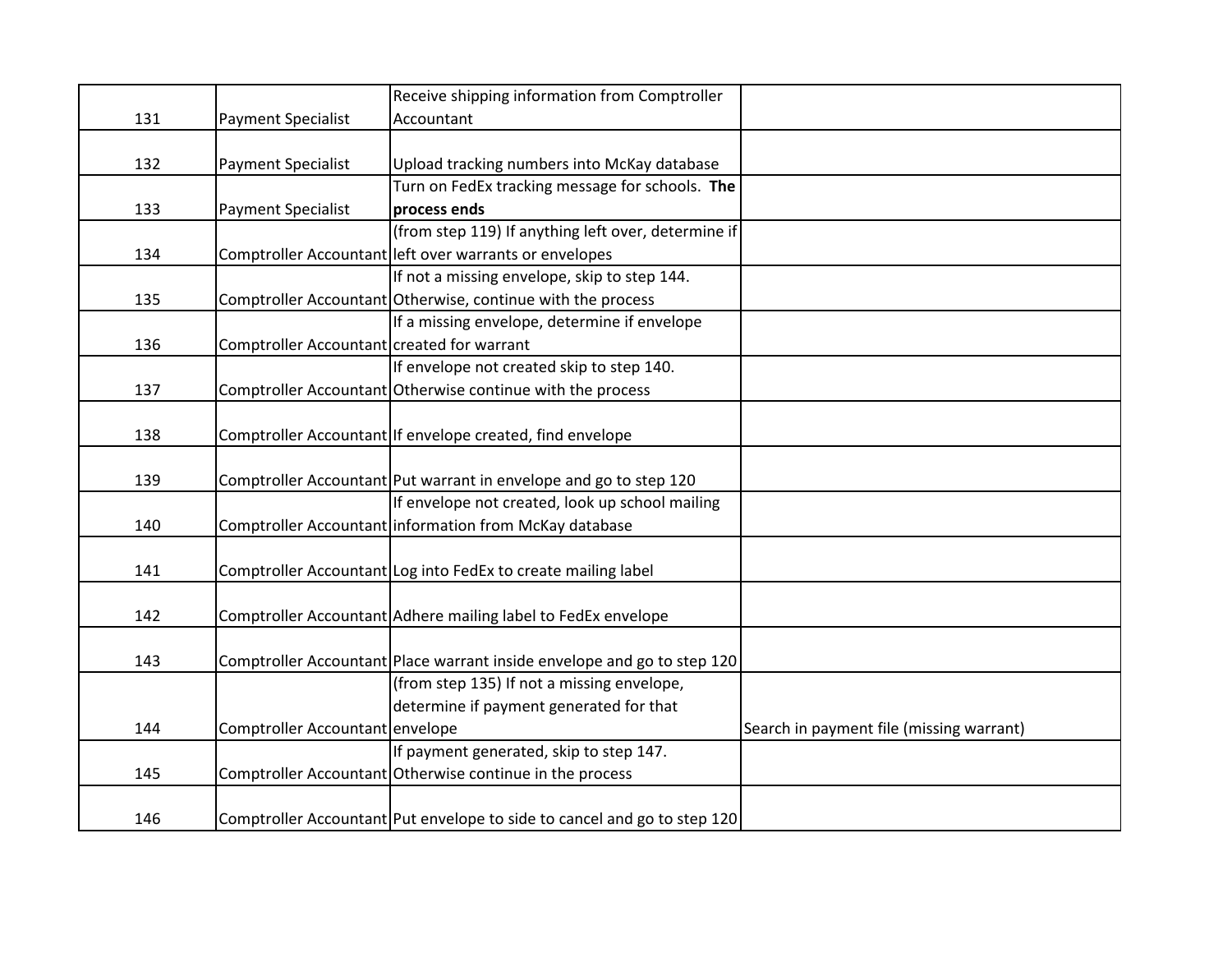|     |                                    | If payment generated, search envelopes for                  |  |
|-----|------------------------------------|-------------------------------------------------------------|--|
| 147 | Comptroller Accountant warrant     |                                                             |  |
|     |                                    | If warrant not found, skip to step 150.                     |  |
| 148 |                                    | Comptroller Accountant Otherwise, continue with the process |  |
|     |                                    | If warrant found, put warrant in envelope and go            |  |
| 149 | Comptroller Accountant to step 120 |                                                             |  |
|     | Administrative                     |                                                             |  |
|     | Assistant (2 admin                 |                                                             |  |
|     | assts, supervisor, &               | If warrant not found, complete duplication                  |  |
| 150 | comptroller staff)                 | process                                                     |  |
|     | Administrative                     |                                                             |  |
|     | Assistant (2 admin                 |                                                             |  |
|     | assts, supervisor, &               |                                                             |  |
| 151 | comptroller staff)                 | Put warrant in envelope and go to step 120                  |  |